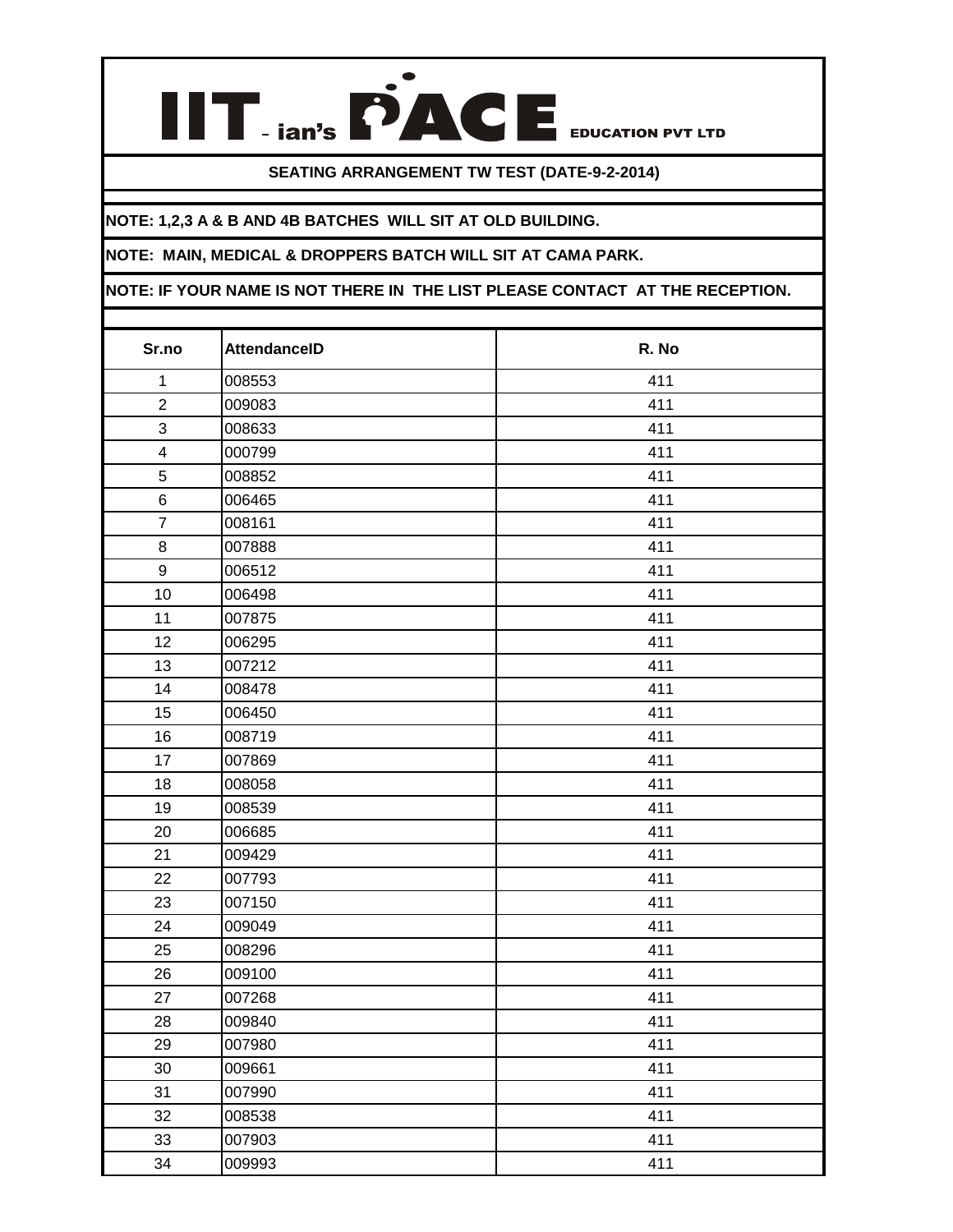| 35 | 008154 | 411 |
|----|--------|-----|
| 36 | 011377 | 411 |
| 37 | 007920 | 411 |
| 38 | 006285 | 411 |
| 39 | 008772 | 411 |
| 40 | 011352 | 411 |
| 41 | 008859 | 411 |
| 42 | 006714 | 411 |
| 43 | 010191 | 411 |
| 44 | 011205 | 411 |
| 45 | 008674 | 411 |
| 46 | 008002 | 411 |
| 47 | 008667 | 411 |
| 48 | 006680 | 411 |
| 49 | 010287 | 411 |
| 50 | 008663 | 411 |
| 51 | 009981 | 411 |
| 52 | 007707 | 416 |
| 53 | 013428 | 416 |
| 54 | 010365 | 416 |
| 55 | 008061 | 416 |
| 56 | 009236 | 416 |
| 57 | 011139 | 416 |
| 58 | 008571 | 416 |
| 59 | 010648 | 416 |
| 60 | 011831 | 416 |
| 61 | 008739 | 416 |
| 62 | 011836 | 416 |
| 63 | 002761 | 416 |
| 64 | 008284 | 416 |
| 65 | 008194 | 416 |
| 66 | 008128 | 416 |
| 67 | 008596 | 416 |
| 68 | 008819 | 416 |
| 69 | 014900 | 416 |
| 70 | 008595 | 416 |
| 71 | 010456 | 416 |
| 72 | 013188 | 416 |
| 73 | 009225 | 416 |
| 74 | 013456 | 416 |
| 75 | 008529 | 416 |
| 76 | 007880 | 416 |
| 77 | 006233 | 416 |
| 78 | 007661 | 416 |
| 79 | 008575 | 416 |
| 80 | 006687 | 416 |
| 81 | 007845 | 416 |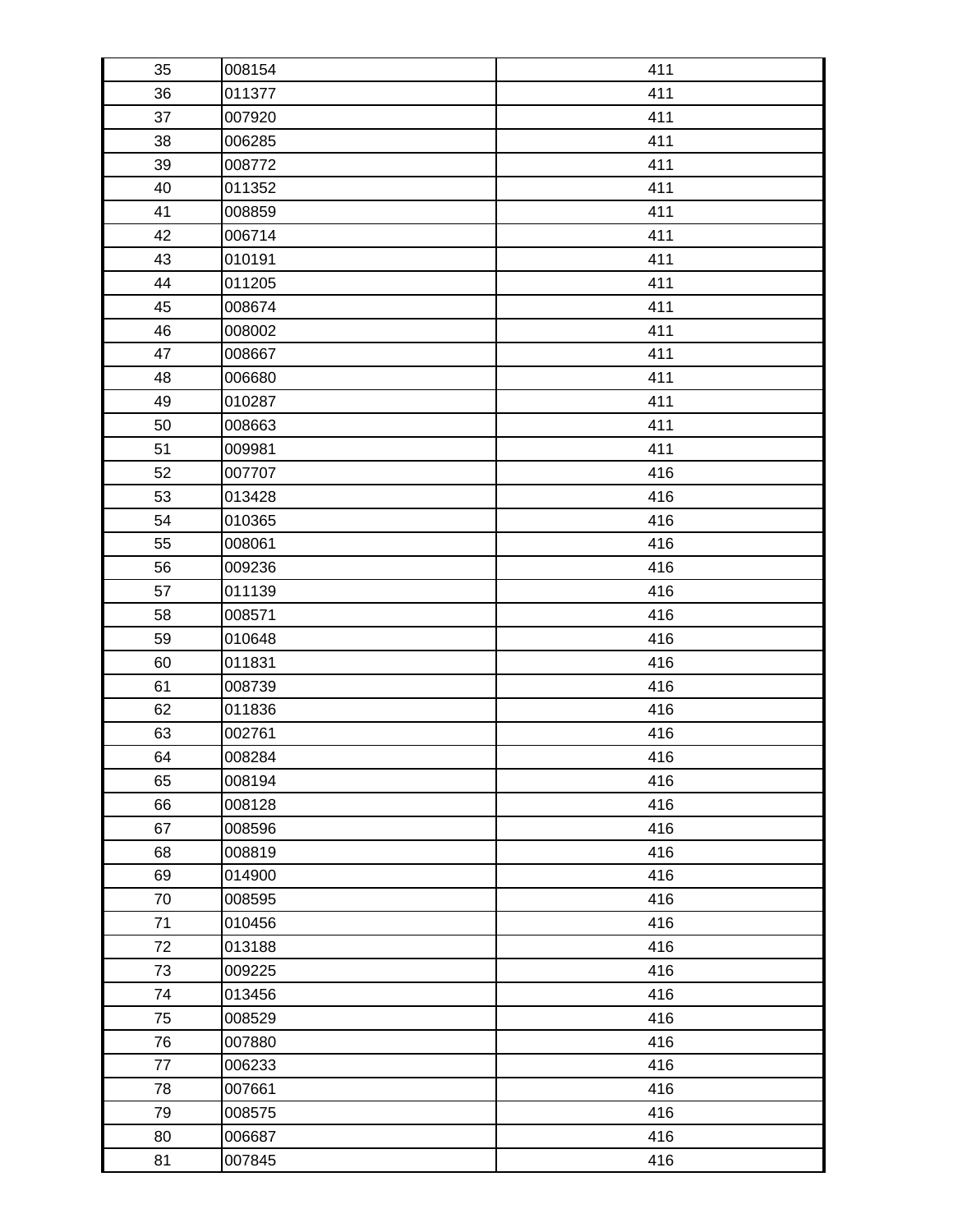| 82  | 008760 | 416 |
|-----|--------|-----|
| 83  | 009206 | 416 |
| 84  | 008636 | 416 |
| 85  | 011704 | 416 |
| 86  | 008731 | 416 |
| 87  | 009468 | 416 |
| 88  | 000893 | 416 |
| 89  | 008475 | 416 |
| 90  | 007965 | 416 |
| 91  | 008494 | 416 |
| 92  | 002188 | 416 |
| 93  | 009221 | 416 |
| 94  | 011057 | 416 |
| 95  | 010325 | 416 |
| 96  | 010384 | 416 |
| 97  | 008735 | 416 |
| 98  | 008800 | 416 |
| 99  | 013097 | 416 |
| 100 | 012487 | 416 |
| 101 | 013476 | 416 |
| 102 | 010232 | 417 |
| 103 | 013090 | 417 |
| 104 | 010288 | 417 |
| 105 | 014724 | 417 |
| 106 | 010313 | 417 |
| 107 | 008036 | 417 |
| 108 | 013052 | 417 |
| 109 | 011423 | 417 |
| 110 | 010298 | 417 |
| 111 | 011438 | 417 |
| 112 | 011878 | 417 |
| 113 | 011590 | 417 |
| 114 | 009417 | 417 |
| 115 | 008762 | 417 |
| 116 | 009104 | 417 |
| 117 | 011251 | 417 |
| 118 | 011274 | 417 |
| 119 | 015282 | 417 |
| 120 | 008892 | 316 |
| 121 | 008717 | 316 |
| 122 | 010491 | 316 |
| 123 | 010275 | 316 |
| 124 | 013361 | 316 |
| 125 | 008794 | 316 |
| 126 | 011200 | 316 |
| 127 | 010259 | 316 |
| 128 | 010206 | 316 |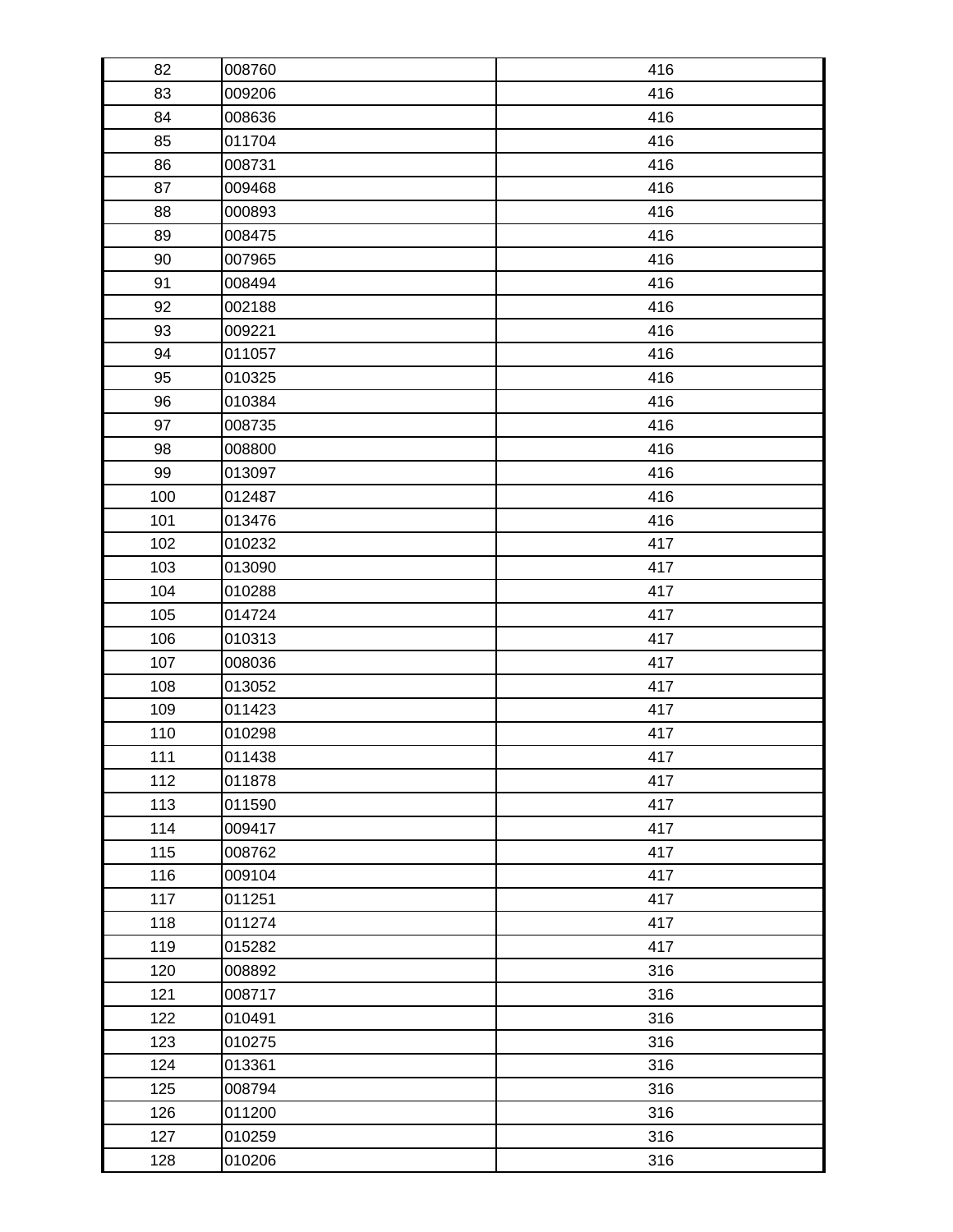| 129 | 006302 | 316 |
|-----|--------|-----|
| 130 | 009456 | 316 |
| 131 | 008164 | 316 |
| 132 | 012877 | 316 |
| 133 | 011446 | 316 |
| 134 | 009824 | 316 |
| 135 | 011234 | 316 |
| 136 | 014262 | 316 |
| 137 | 009039 | 316 |
| 138 | 010302 | 316 |
| 139 | 013103 | 316 |
| 140 | 011379 | 316 |
| 141 | 008625 | 316 |
| 142 | 009539 | 316 |
| 143 | 008781 | 316 |
| 144 | 008799 | 316 |
| 145 | 014585 | 316 |
| 146 | 012759 | 316 |
| 147 | 011322 | 316 |
| 148 | 008754 | 316 |
| 149 | 011323 | 316 |
| 150 | 012398 | 316 |
| 151 | 010132 | 316 |
| 152 | 009818 | 316 |
| 153 | 013357 | 316 |
| 154 | 010260 | 316 |
| 155 | 013747 | 316 |
| 156 | 009673 | 316 |
| 157 | 008177 | 316 |
| 158 | 013084 | 316 |
| 159 | 011837 | 316 |
| 160 | 006231 | 316 |
| 161 | 008062 | 316 |
| 162 | 008851 | 316 |
| 163 | 009643 | 316 |
| 164 | 008497 | 316 |
| 165 | 007821 | 316 |
| 166 | 011559 | 316 |
| 167 | 012640 | 316 |
| 168 | 008056 | 316 |
| 169 | 006205 | 316 |
| 170 | 008001 | 314 |
| 171 | 008796 | 314 |
| 172 | 008803 | 314 |
| 173 | 008006 | 314 |
| 174 | 012350 | 314 |
| 175 | 011368 | 314 |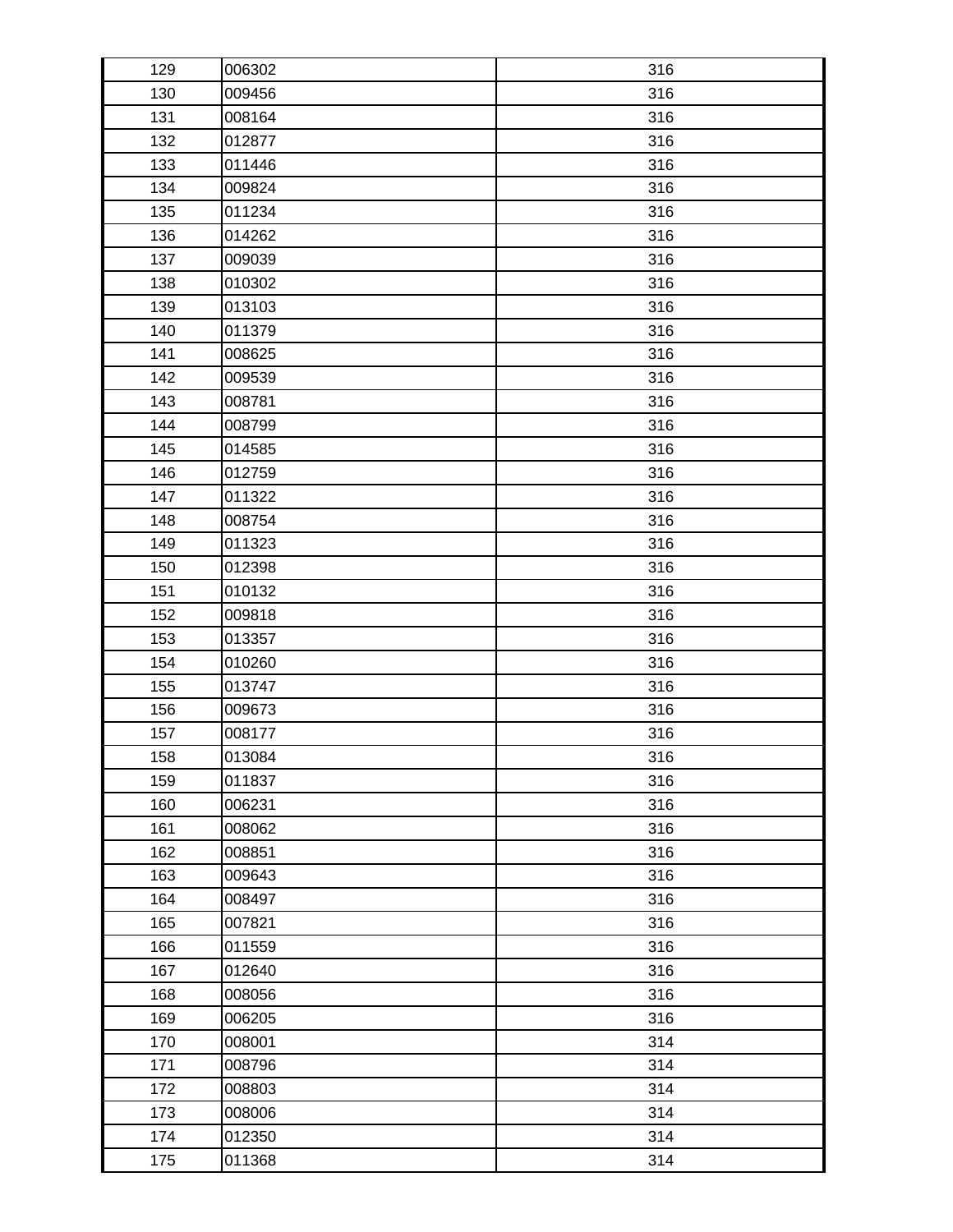| 176 | 013018 | 314 |
|-----|--------|-----|
| 177 | 008639 | 314 |
| 178 | 011425 | 314 |
| 179 | 011965 | 314 |
| 180 | 008587 | 314 |
| 181 | 008586 | 314 |
| 182 | 008698 | 314 |
| 183 | 011260 | 314 |
| 184 | 002138 | 314 |
| 185 | 009914 | 314 |
| 186 | 006501 | 314 |
| 187 | 009037 | 314 |
| 188 | 010319 | 314 |
| 189 | 011760 | 314 |
| 190 | 008643 | 314 |
| 191 | 012802 | 314 |
| 192 | 009303 | 314 |
| 193 | 011248 | 314 |
| 194 | 009635 | 314 |
| 195 | 011948 | 314 |
| 196 | 008798 | 314 |
| 197 | 011112 | 314 |
| 198 | 013518 | 314 |
| 199 | 010021 | 314 |
| 200 | 011262 | 314 |
| 201 | 012591 | 314 |
| 202 | 012551 | 314 |
| 203 | 011108 | 314 |
| 204 | 012672 | 314 |
| 205 | 011078 | 314 |
| 206 | 008003 | 314 |
| 207 | 011675 | 314 |
| 208 | 011204 | 314 |
| 209 | 008715 | 314 |
| 210 | 010310 | 314 |
| 211 | 013037 | 314 |
| 212 | 007913 | 314 |
| 213 | 010324 | 314 |
| 214 | 008773 | 314 |
| 215 | 006740 | 314 |
| 216 | 008815 | 314 |
| 217 | 008935 | 314 |
| 218 | 008624 | 314 |
| 219 | 006214 | 314 |
| 220 | 012504 | 314 |
| 221 | 009418 | 314 |
| 222 | 013120 | 314 |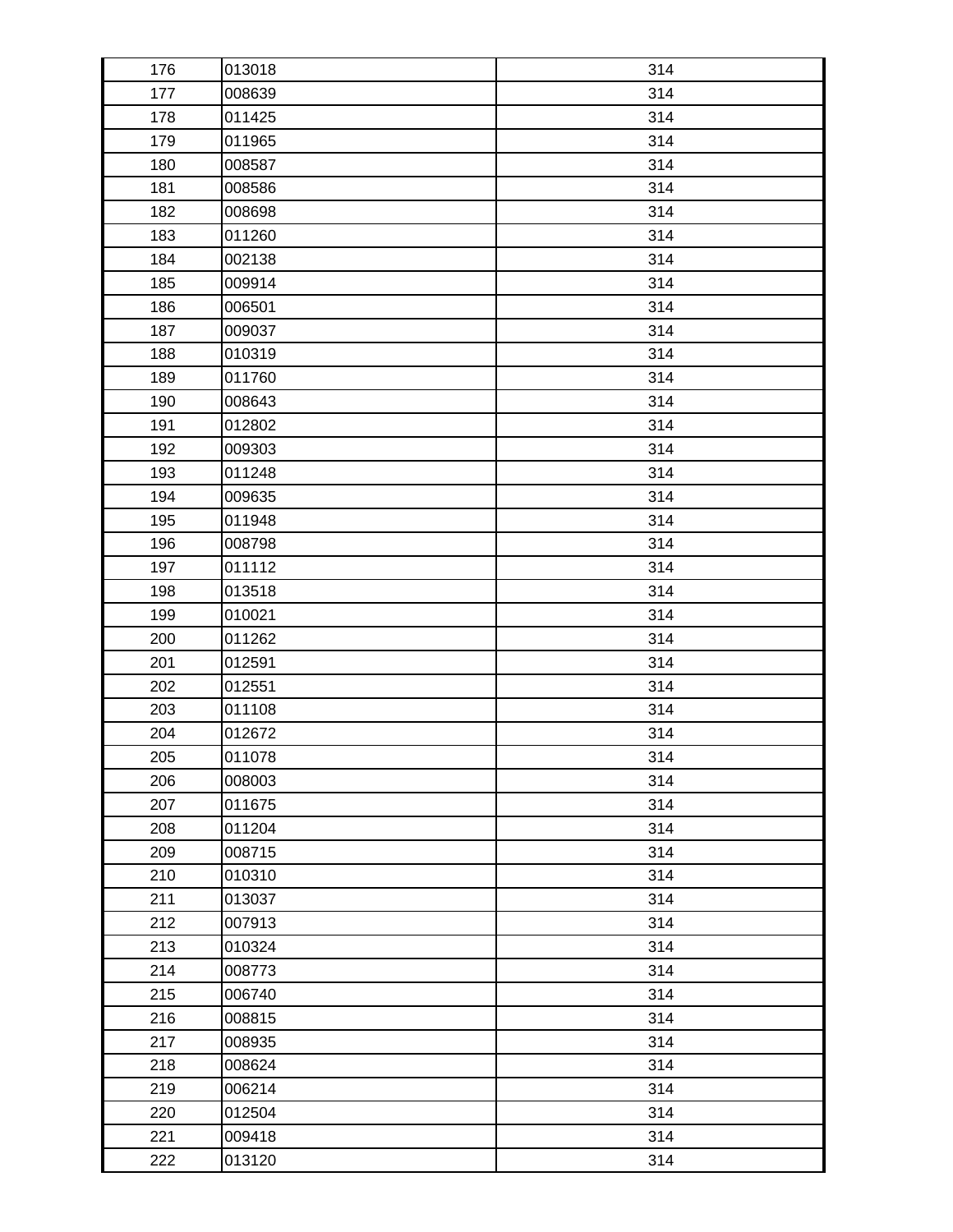| 223 | 012072 | 314 |
|-----|--------|-----|
| 224 | 013271 | 314 |
| 225 | 006209 | 312 |
| 226 | 009212 | 312 |
| 227 | 002133 | 312 |
| 228 | 011456 | 312 |
| 229 | 013241 | 312 |
| 230 | 013260 | 312 |
| 231 | 007864 | 312 |
| 232 | 013237 | 312 |
| 233 | 008729 | 312 |
| 234 | 012626 | 312 |
| 235 | 014177 | 312 |
| 236 | 012634 | 312 |
| 237 | 008577 | 312 |
| 238 | 013533 | 312 |
| 239 | 011660 | 312 |
| 240 | 011091 | 312 |
| 241 | 012566 | 312 |
| 242 | 011917 | 312 |
| 243 | 009219 | 312 |
| 244 | 009176 | 312 |
| 245 | 014859 | 216 |
| 246 | 009215 | 216 |
| 247 | 009148 | 216 |
| 248 | 010380 | 216 |
| 249 | 013236 | 216 |
| 250 | 008219 | 216 |
| 251 | 009218 | 216 |
| 252 | 012958 | 216 |
| 253 | 013199 | 216 |
| 254 | 010296 | 216 |
| 255 | 008795 | 216 |
| 256 | 012186 | 216 |
| 257 | 006292 | 216 |
| 258 | 011567 | 216 |
| 259 | 008782 | 216 |
| 260 | 011351 | 216 |
| 261 | 008661 | 216 |
| 262 | 010748 | 216 |
| 263 | 008807 | 216 |
| 264 | 008204 | 216 |
| 265 | 008547 | 216 |
| 266 | 011343 | 216 |
| 267 | 012869 | 216 |
| 268 | 007501 | 216 |
| 269 | 009199 | 216 |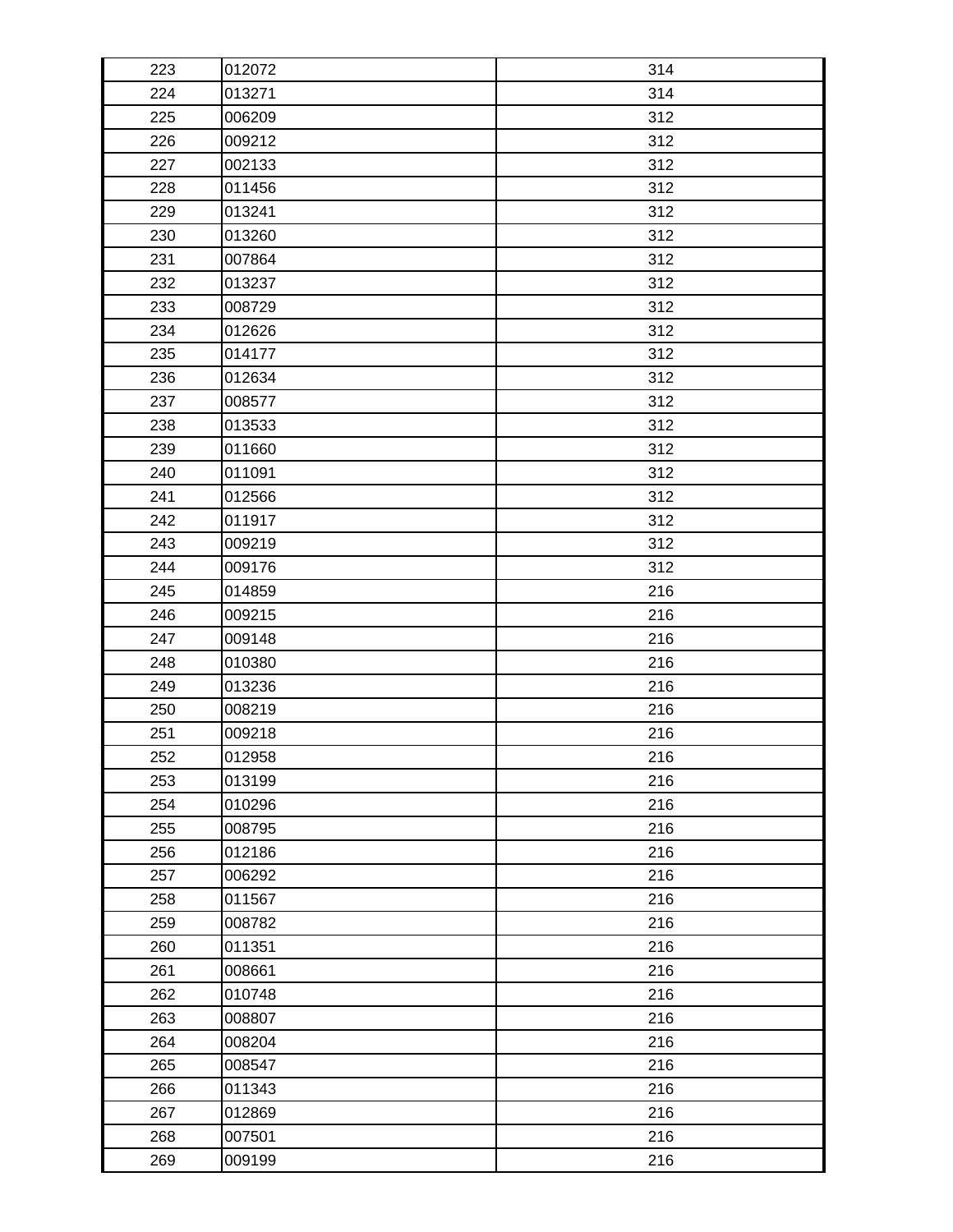| 270 | 013116 | 216 |
|-----|--------|-----|
| 271 | 008714 | 216 |
| 272 | 008850 | 216 |
| 273 | 011780 | 216 |
| 274 | 008793 | 216 |
| 275 | 012897 | 216 |
| 276 | 008005 | 216 |
| 277 | 006092 | 216 |
| 278 | 008741 | 216 |
| 279 | 014160 | 216 |
| 280 | 009217 | 216 |
| 281 | 008119 | 216 |
| 282 | 009057 | 216 |
| 283 | 015208 | 216 |
| 284 | 002771 | 216 |
| 285 | 012724 | 216 |
| 286 | 012608 | 216 |
| 287 | 010356 | 216 |
| 288 | 011265 | 216 |
| 289 | 009819 | 216 |
| 290 | 015380 | 216 |
| 291 | 008733 | 216 |
| 292 | 013276 | 216 |
| 293 | 006090 | 216 |
| 294 | 009220 | 216 |
| 295 | 008682 | 213 |
| 296 | 012155 | 213 |
| 297 | 010513 | 213 |
| 298 | 008054 | 213 |
| 299 | 009454 | 213 |
| 300 | 011986 | 213 |
| 301 | 011622 | 213 |
| 302 | 011433 | 213 |
| 303 | 010329 | 213 |
| 304 | 009822 | 213 |
| 305 | 007498 | 213 |
| 306 | 008536 | 213 |
| 307 | 008004 | 213 |
| 308 | 012644 | 213 |
| 309 | 013372 | 213 |
| 310 | 011086 | 213 |
| 311 | 009228 | 213 |
| 312 | 012397 | 213 |
| 313 | 008961 | 213 |
| 314 | 012151 | 213 |
| 315 | 008273 | 213 |
| 316 | 011933 | 213 |
|     |        |     |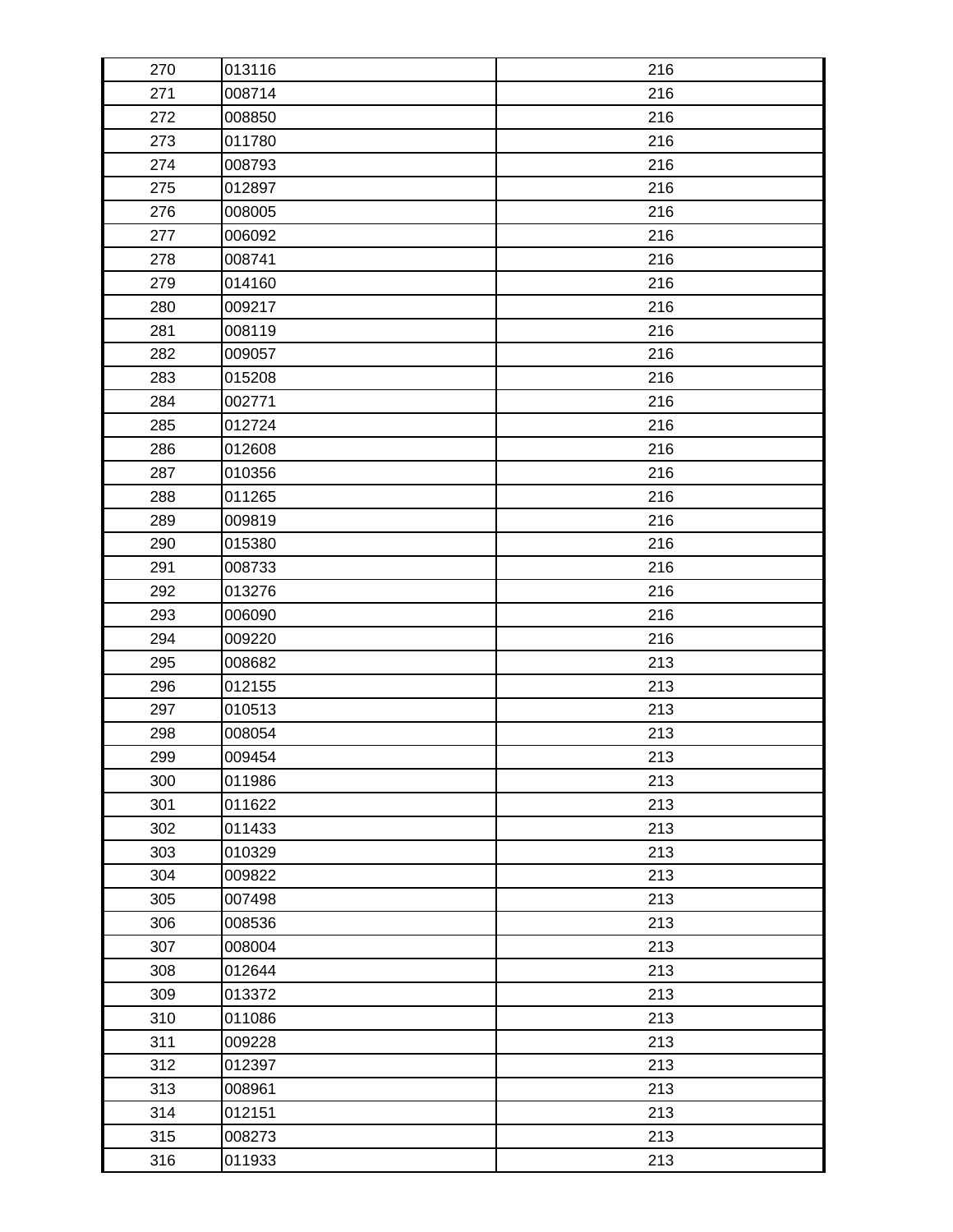| 317 | 008909 | 213 |
|-----|--------|-----|
| 318 | 013222 | 213 |
| 319 | 011258 | 213 |
| 320 | 008594 | 213 |
| 321 | 013402 | 213 |
| 322 | 009196 | 213 |
| 323 | 008631 | 213 |
| 324 | 012018 | 213 |
| 325 | 010268 | 213 |
| 326 | 012506 | 213 |
| 327 | 010120 | 213 |
| 328 | 006508 | 213 |
| 329 | 009040 | 213 |
| 330 | 006258 | 213 |
| 331 | 010706 | 213 |
| 332 | 009222 | 213 |
| 333 | 011989 | 213 |
| 334 | 006540 | 213 |
| 335 | 011207 | 213 |
| 336 | 011026 | 213 |
| 337 | 009537 | 213 |
| 338 | 013450 | 213 |
| 339 | 008936 | 213 |
| 340 | 012843 | 213 |
| 341 | 010089 | 213 |
| 342 | 010261 | 213 |
| 343 | 010778 | 213 |
| 344 | 010236 | 213 |
| 345 | 008630 | 213 |
| 346 | 008051 | 213 |
| 347 | 013308 | 213 |
| 348 | 008658 | 213 |
| 349 | 008896 | 213 |
| 350 | 014958 | 213 |
| 351 | 011393 | 213 |
| 352 | 012183 | 213 |
| 353 | 011738 | 213 |
| 354 | 012755 | 213 |
| 355 | 008508 | 211 |
| 356 | 009211 | 211 |
| 357 | 010103 | 211 |
| 358 | 011757 | 211 |
| 359 | 007997 | 211 |
| 360 | 011364 | 211 |
| 361 | 012492 | 211 |
| 362 | 009226 | 211 |
| 363 | 012406 | 211 |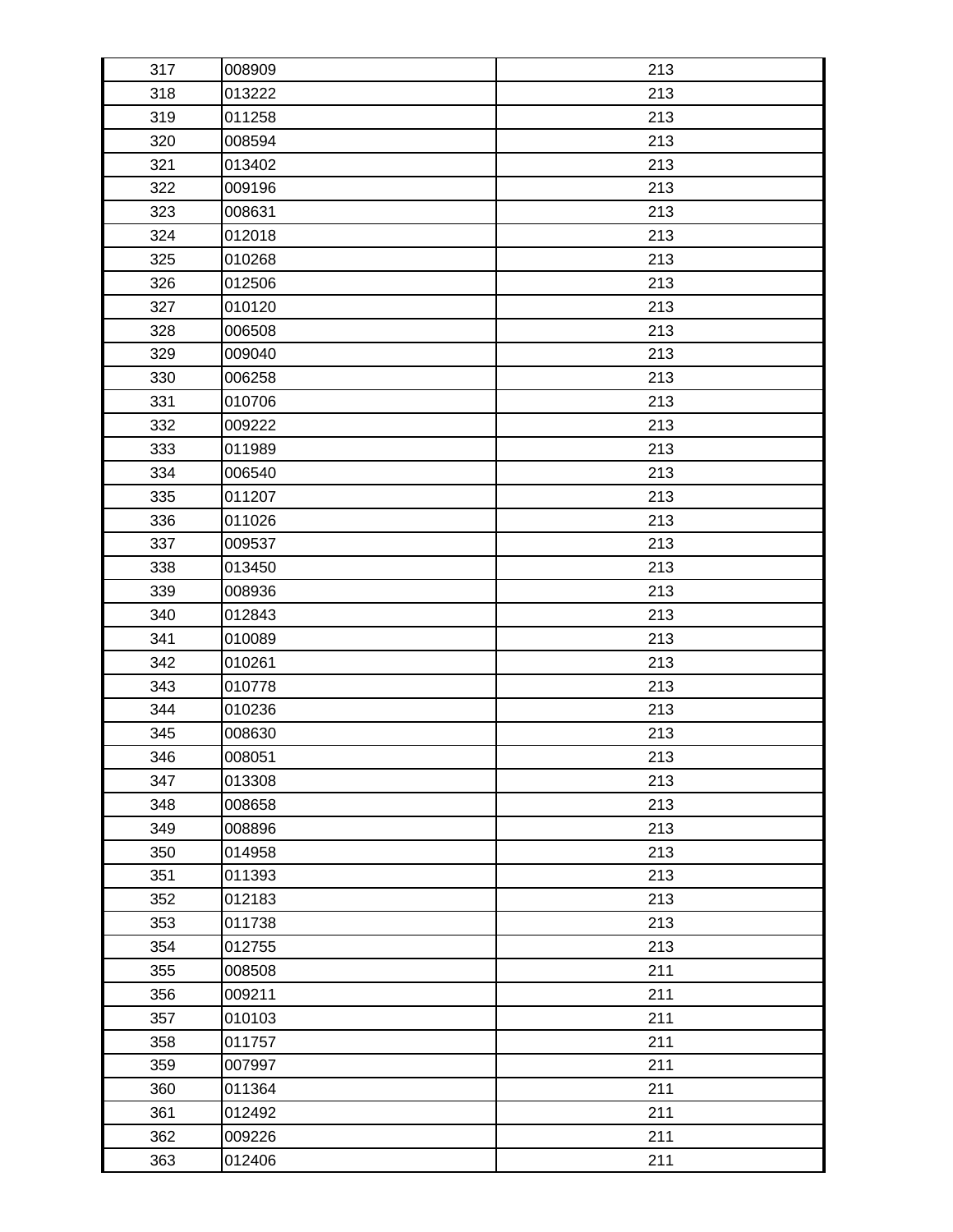| 364 | 006202 | 211 |
|-----|--------|-----|
| 365 | 011669 | 211 |
| 366 | 013452 | 211 |
| 367 | 013290 | 211 |
| 368 | 009733 | 211 |
| 369 | 010307 | 211 |
| 370 | 008665 | 211 |
| 371 | 008152 | 211 |
| 372 | 010300 | 211 |
| 373 | 009811 | 211 |
| 374 | 014338 | 211 |
| 375 | 009090 | 211 |
| 376 | 008551 | 211 |
| 377 | 012179 | 211 |
| 378 | 008548 | 211 |
| 379 | 008597 | 211 |
| 380 | 009636 | 211 |
| 381 | 008487 | 211 |
| 382 | 012367 | 211 |
| 383 | 011285 | 211 |
| 384 | 007863 | 211 |
| 385 | 006451 | 211 |
| 386 | 011681 | 211 |
| 387 | 013287 | 211 |
| 388 | 006671 | 211 |
| 389 | 011187 | 211 |
| 390 | 009031 | 211 |
| 391 | 011487 | 211 |
| 392 | 008670 | 211 |
| 393 | 008721 | 211 |
| 394 | 006510 | 211 |
| 395 | 012332 | 211 |
| 396 | 006666 | 211 |
| 397 | 009213 | 211 |
| 398 | 012147 | 211 |
| 399 | 011931 | 211 |
| 400 | 011331 | 211 |
| 401 | 011080 | 211 |
| 402 | 010494 | 211 |
| 403 | 006093 | 211 |
| 404 | 011390 | 211 |
| 405 | 008496 | 214 |
| 406 | 008544 | 214 |
| 407 | 006703 | 214 |
| 408 | 008123 | 214 |
| 409 | 006516 | 214 |
| 410 | 009258 | 214 |